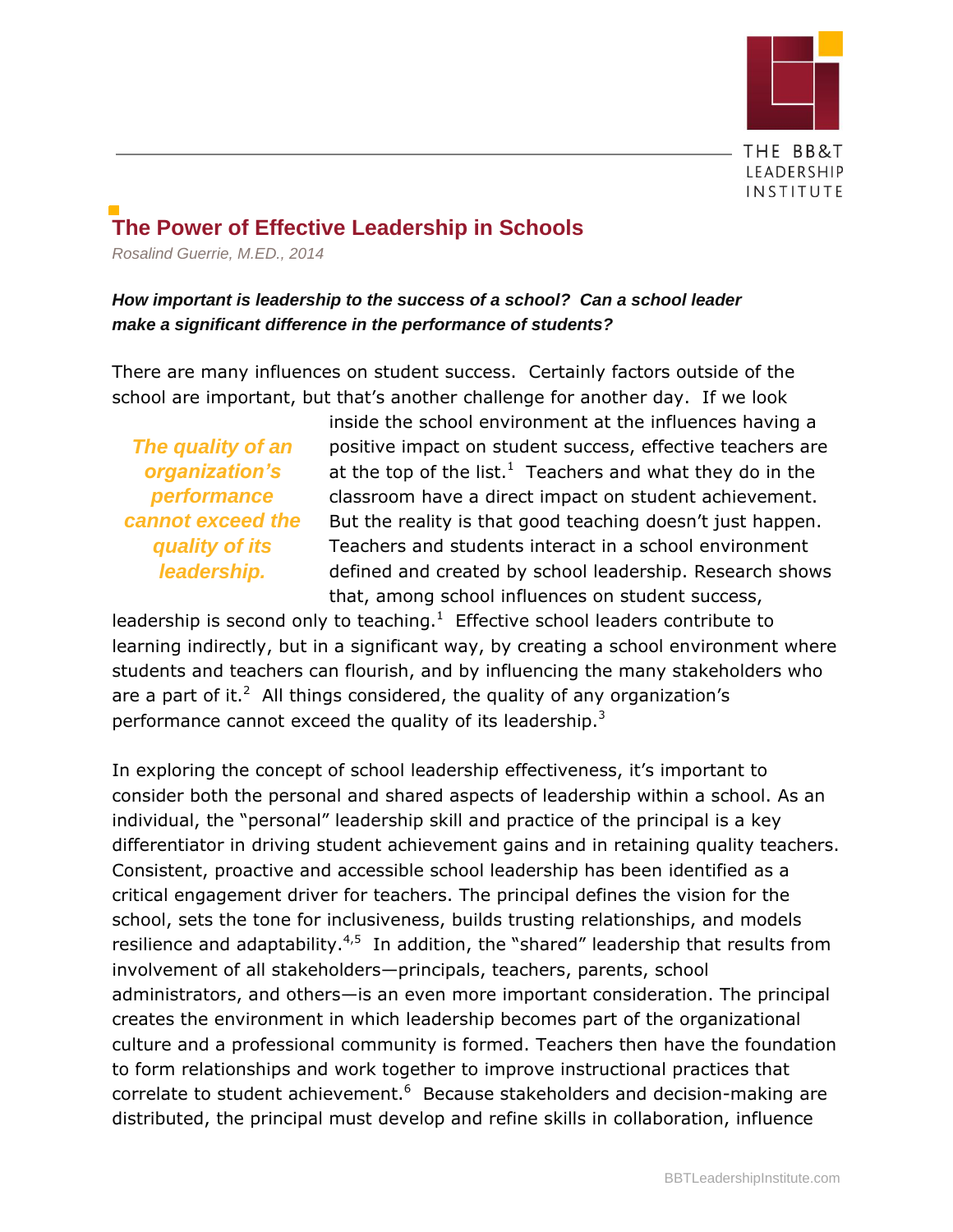

and facilitation, as well as focus on developing leadership in others. Principals are integral in the identification and advancement of "teacher leaders" as our schools move toward implementing this status of information leadership.

So, how exactly is leadership developed and sustained for those in school leadership roles? Those who appear to be naturally equipped for success are often referred to as "born leaders"; however, this assertion really is a myth. Leadership isn't an inherited trait, but is learned and developed over time.<sup>7</sup> Leaders acquire skill and knowledge of how to be effective through both formal and informal processes through their careers. Most school leaders come into their role wellprepared academically for the expectations of the position. Advanced degree programs are specifically designed for the aspiring principal. Most include a focus on leadership development as part of a comprehensive curriculum that also emphasizes instructional and administrative aspects of the job. $8$  Though professional development continues throughout a principal's career, it is more often focused on the content of *what* they lead, in contrast to the process of *how* they lead. The limited opportunities for development of leadership skill and practice tend toward high-level presentations of effective leadership traits and concepts. Though insightful, this type of training rarely translates into a change in performance or improved effectiveness.

Given that leadership development is an evolving process, school leaders need ongoing opportunities to learn and grow as they work to fulfill their purpose in driving future success. This development needs to focus on both personal and shared leadership competencies that represent effectiveness in the school environment. School leaders need to know where to place their efforts—what will make them most effective and the highest impact.<sup>9</sup>

#### **Beliefs, Behaviors and Results**

Where do we start? Begin with a belief that "who you are is how you lead." In order to be an effective leader, the first step is to know and understand yourself. Studies show that self-awareness is a key factor in achieving high performance and success in a leadership role, and that it becomes even more critical as a leader progresses in his or her career journey.<sup>10,11</sup> Some even support that selfawareness is the most important capability for leaders to develop, outweighing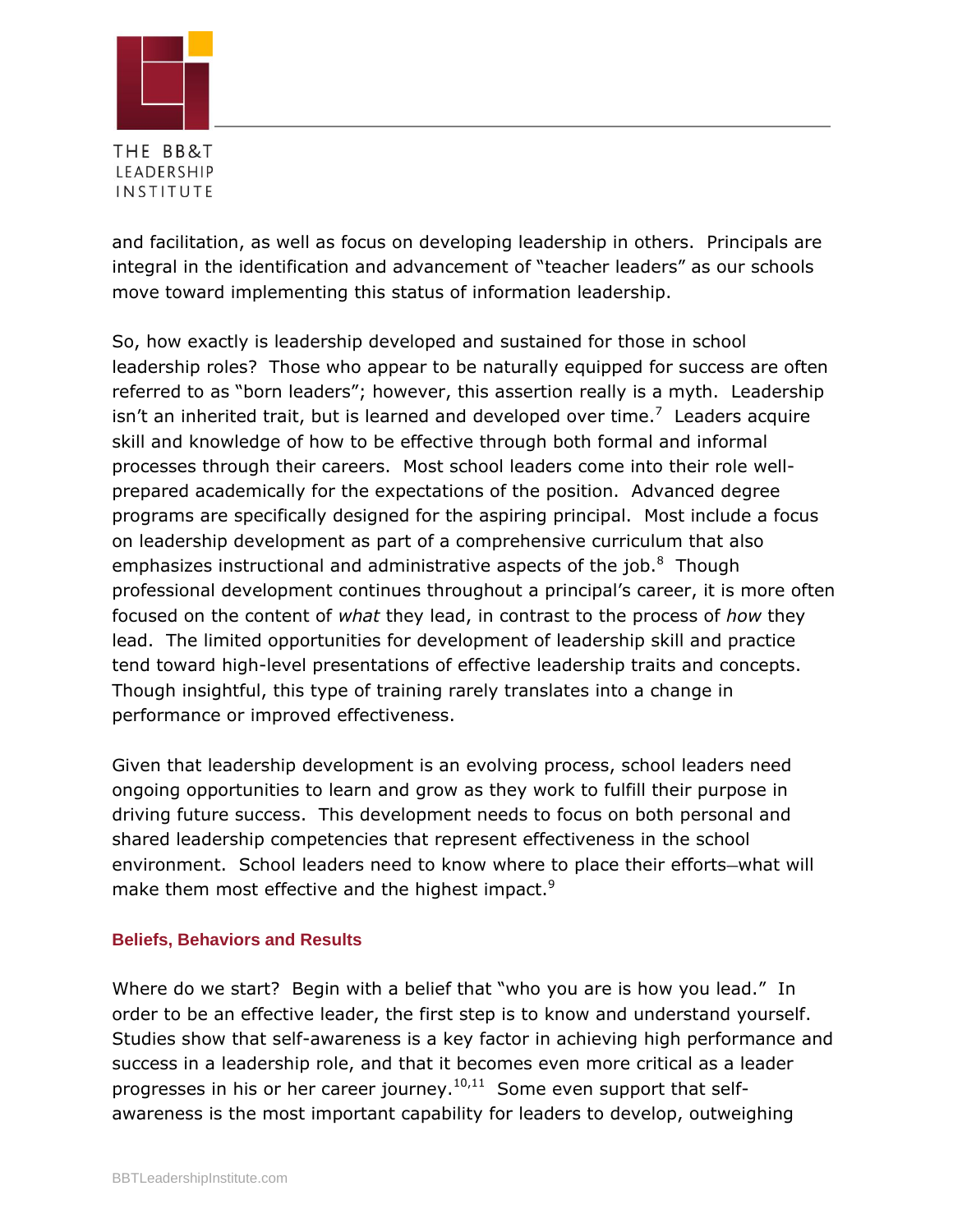

LEADERSHIP INSTITUTE

technical and professional skills as drivers of success.<sup>7</sup> The self-aware leader is equipped to build an environment of trust and fairness in which others can be productive and successful.

*Successful leaders leverage their awareness by aligning beliefs, adapting behaviors, and being accountable for results.*

So, what do beliefs have to do with getting results? Shouldn't leaders use results data to make decisions? Of course, the answer is yes. But good leaders know that in order to improve and sustain results, they have to also know which behaviors contribute to success—and which ones don't. As a school leader, do you know which instructional practices lead to student achievement? Can you identify those behaviors in others? Can you model them? What about your own behaviors—how self-aware are you? As leaders, we often respond with ingrained and

reactive behaviors, without full awareness of the impact we have on others. We may fail to know which behaviors demonstrate our strengths and maximize our potential, and which ones represent derailers that limit our success.

But even leaders who are aware at some level are often at a loss for how to change the outcome. Great leaders understand the power of beliefs. Here's what we know: People act in a manner that is consistent with their beliefs. Beliefs are

thoughts, emotions, values, motives and preferences—all of those internal process that drive our actions. Some beliefs are personal, especially the longstanding ones about ourselves that we hold to be true. Beliefs are also shared, such as the organizational values and norms that provide the context for your school's culture. In order to change behavior, we first need to become aware of the beliefs that influence it. Awareness of our beliefs provides us with the key to changing our behaviors and positively impacting results, thereby



maximizing our own potential as well as the success of others. This fundamental process—beliefs drive behaviors which create results—is represented in the BB&T Leadership Model.<sup>12</sup> It is the basis for conscious leadership achieved through: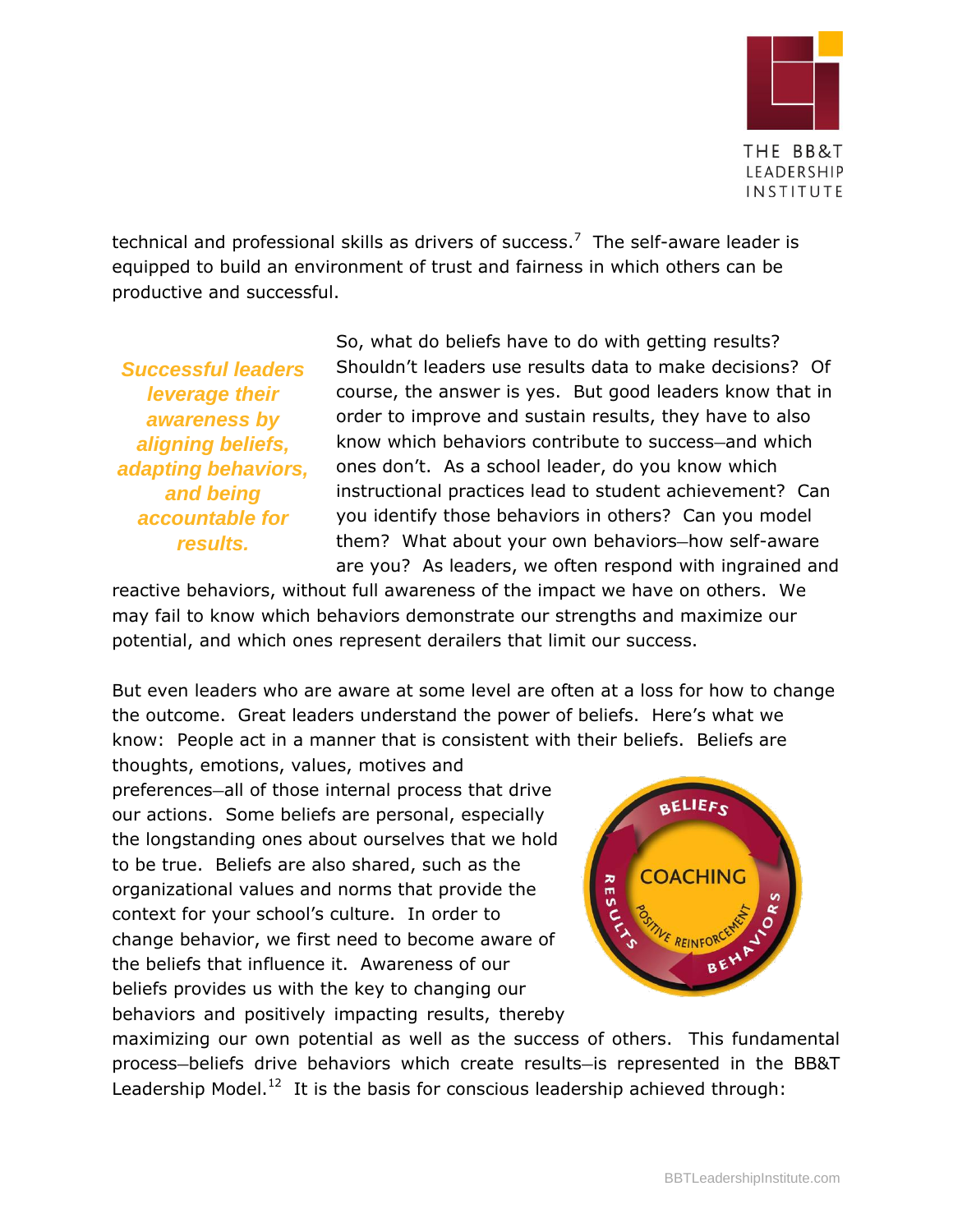

#### **Awareness of your beliefs and behaviors.**

Knowing *what* you do—and its impact on others—is important. Knowing *why*  you do it, and how to either change the belief or manage it, is the essential next step in doing something about it.

#### ■ Action taken from a position of choice rather than routine patterns of reacting.

Having gained awareness, leaders have a choice to continue or to change. Stepping out of the old pattern requires you to be focused and present, connecting actions to the accomplishment of your leadership purpose. This belief change process can create "cognitive dissonance," occurring when an action is inconsistent with your belief about the action. We are motivated to resolve the dissonance, ideally creating a new strategy that achieves positive results. Leaders also support others in becoming conscious of their beliefs, evaluating and adjusting beliefs and behaviors to ensure consistency.  $13,14$ 

### **Accountability for the results of your decisions, behaviors and displayed emotions.**

Effective leaders establish their credibility by building trust—demonstrating integrity, judgment, competence and vision. Not-so-good leaders are arrogant, manipulative, emotionally volatile, micromanaging, and well, you get the picture. Most people (leaders included) don't intend to be described in this way, right? We know that it's not in our long-term interest to be emotionally volatile at work—or in most places for that matter! Yet for most people, there is often a gap between who they think they are and how others perceive them. Leaders who avoid accountability undermine trust, inevitably impacting their ability to build and maintain a high-functioning team—which is the definition of failed leaders.<sup>15</sup>

#### **Alignment of leadership with the mission and purpose of your organization.**

Leaders create and maintain an organization's culture—its vision, mission and values. Through the process of communicating and reinforcing shared beliefs, leaders align actions with values, using them to create a common language and framework for prioritizing and decision-making.<sup>16</sup>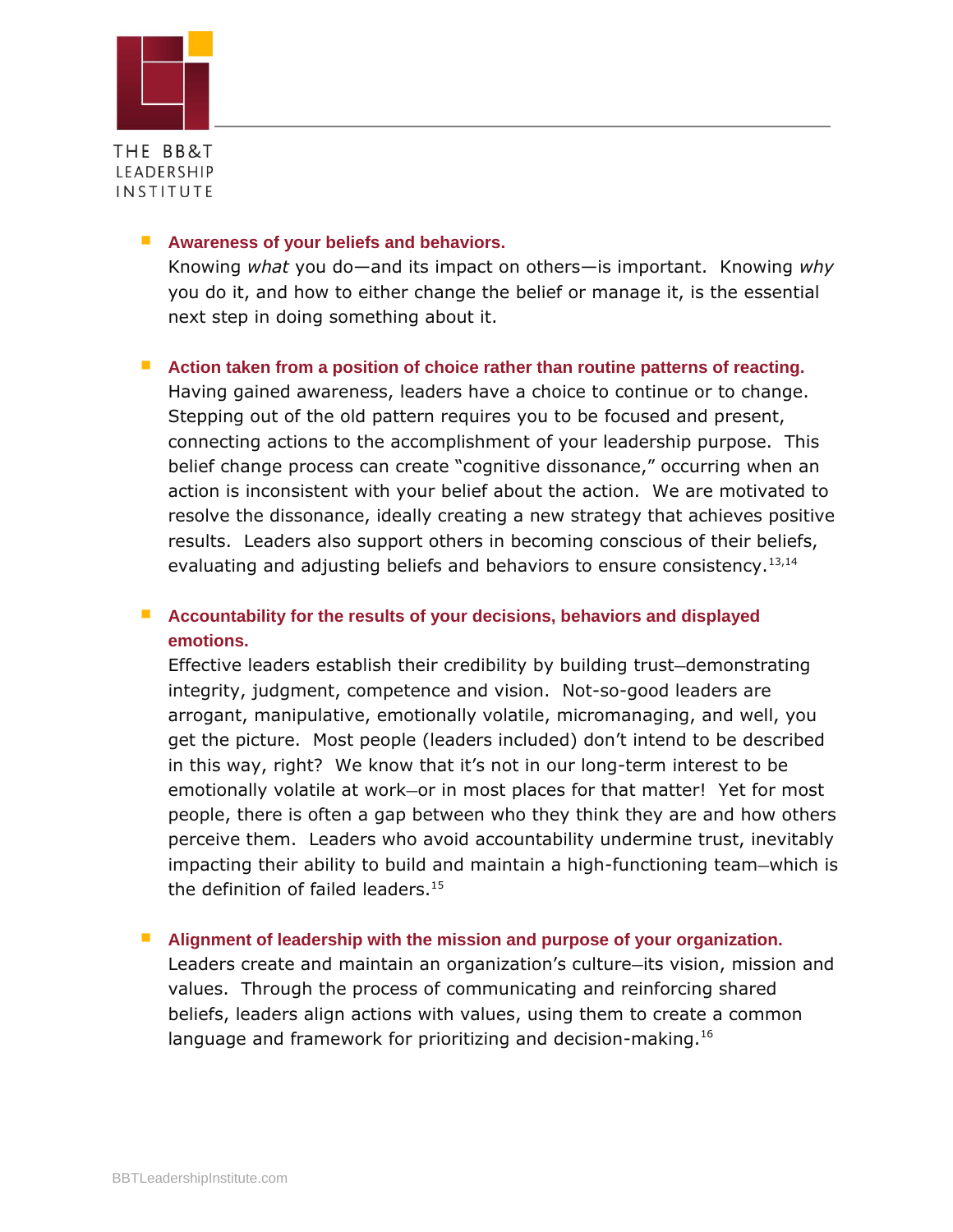

### **Adaptability to readily adjust your leadership strategy in order to achieve optimal outcomes.**

Recent studies of managerial performance consistently identify not being able to learn from experience as a major factor, if not *the* major factor, in derailing careers. The conscious leader, through awareness of self, others and the organization, learns what works and what doesn't, and demonstrates agility and effectiveness in adapting as needed. $^{17}$ 

Equipped with increased self-awareness and an understanding of the BB&T Leadership Model, school leaders can then begin to apply their skill to mastering the key leadership competencies of their roles, such as defining and communicating a shared mission and vision; making decisions and solving problems; building trust and engagement; collaborating with and influencing others; and guiding conflict resolution. $2,18,19$ 

Conscious leadership is acquired and practiced. It's not a one-time event, but a journey—one which begins with a learning experience that combines exploration of self-awareness through assessment and guided discovery activities, along with competency-focused content and application. The BB&T Leadership Institute's *Mastering Leadership Dynamics™ for Educational Leaders* program *is* that learning experience. It is leadership development focused on the leader—the one constant that can make a difference, resulting in higher levels of trust and producing increased effectiveness of principals, their teachers and staff, and ultimately their schools. The process requires dedication of time and energy, and a focused desire to change. The outcome—student achievement—is well worth the investment.

*The BB&T Leadership Institute is a subsidiary of BB&T Corporation, one of the largest financial services holding companies in the U.S. The BB&T Leadership Institute provides leadership development and human resources programs and consulting to help companies and organizations build leadership capacity and reach their performance goals. Additional information is available at [www.bbtleadershipinstitute.com.](http://www.bbtleadershipinstitute.com/)*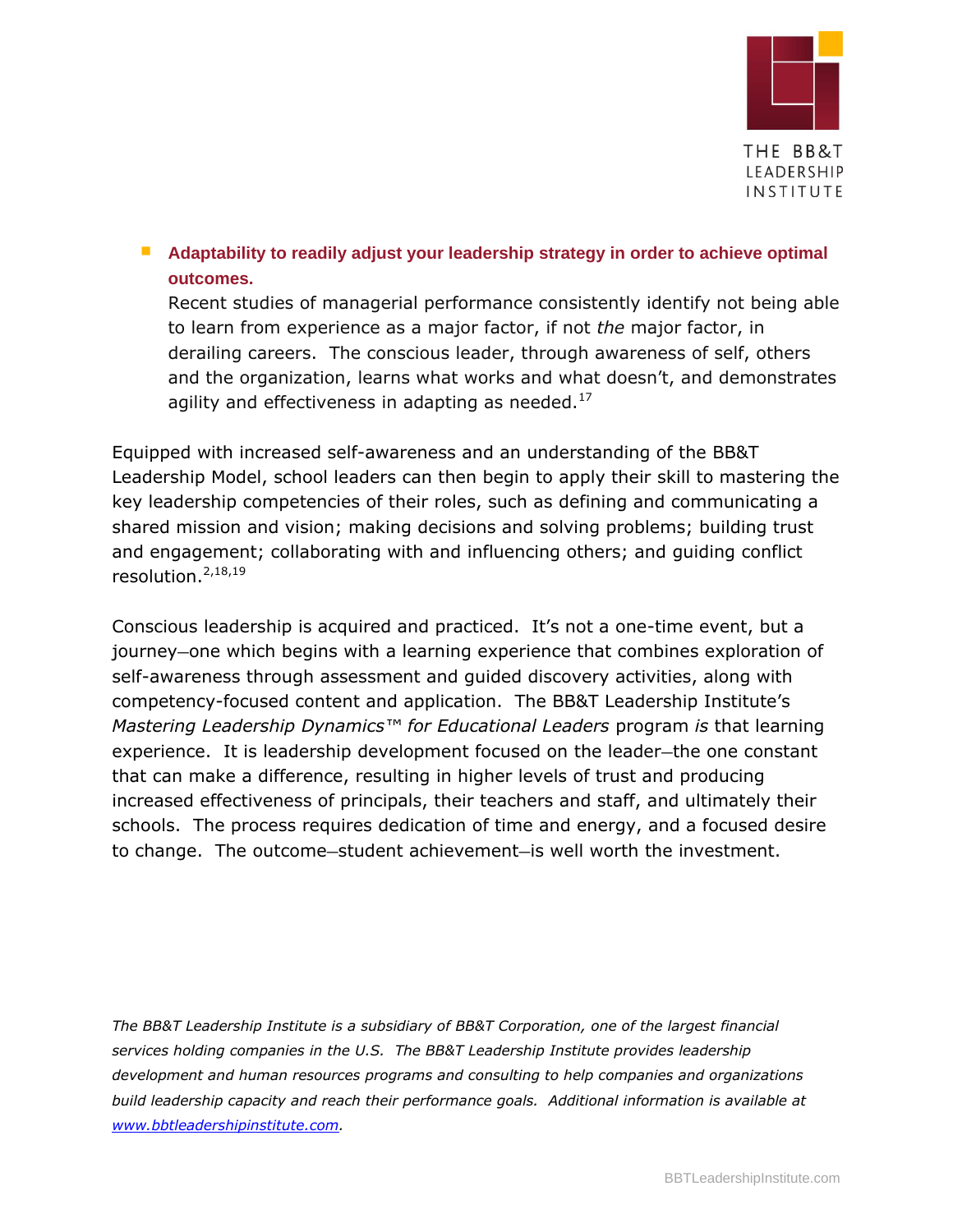

## **References**

<sup>1</sup> RAND Corporation, (2012). *Teachers matter: Understanding teachers' impact on student achievement* (CP-693/1 [09/12]). Retrieved from website: [http://www.rand.org/pubs/corporate\\_pubs/CP693z1-2012-](http://www.rand.org/pubs/corporate_pubs/CP693z1-2012-)09.html

<sup>2</sup> Leithwood, K., Anderson, S., & Wahlstrom, K. Center for Applied Research and Educational Improvement (2004). *How leadership influences student learning.* Retrieved from website: [http://www.wallacefoundation.org](http://www.wallacefoundation.org/)

<sup>3</sup> Farr, J. Personal interview. Retrieved from website: [http://www.farr.net](http://www.farr.net/)

<sup>4</sup> New Leaders (2011). *New leaders urban excellence framework*. Retrieved from website: <http://issuu.com/newleaders/docs/uef/16?e=0>

5 Listening to North Carolina's educators (2013). *North Carolina Teacher Working Conditions Initiative Research Brief*. Retrieved from website: [www.newteachercenter.org](http://www.newteachercenter.org/)

6 Louis, K., Leithwood, K., Wahlstrom, K., & Anderson, S. Learning from Leadership Project (2010*). Investigating the Links to Improved Student Learning*. Retrieved from website: [http://www.wallacefoundation.org](http://www.wallacefoundation.org/)

 $<sup>7</sup>$  George, B., Sims, P., McLean, A., & Mayer, D. (2007). Discovering your authentic leadership.</sup> *Harvard Business Review*, *85*(2), 129-138.

<sup>8</sup> Bureau of Labor Statistics (2012). *Occupational outlook handbook, elementary, middle, and high school principals*. Retrieved from website:<http://www.bls.gov/oes/current/oes119032.htm>

<sup>9</sup> Marzano, R. (2005). *School leadership that works*. Alexandria, VA: ASCD.

<sup>10</sup> Orr, E., Swisher, V., Tang, K., & De Meuse, K. Korn/Ferry Institute (2010). *Illuminating blind spots and hidden strengths*. Retrieved from website: http://www.lominger.com/pdf/Insights\_Illuminating\_Blind\_Spots\_and\_Hidden\_Strengths. pdf

<sup>11</sup> Goleman, D. (2004). What makes a leader? *Harvard Business Review*, *82*(1), 82-91.

<sup>12</sup> Branch Banking & Trust Company (2013). *BB&T Philosophy*. Retrieved from website: http://bbt.mediaroom.com/BBT-philopsphy-book